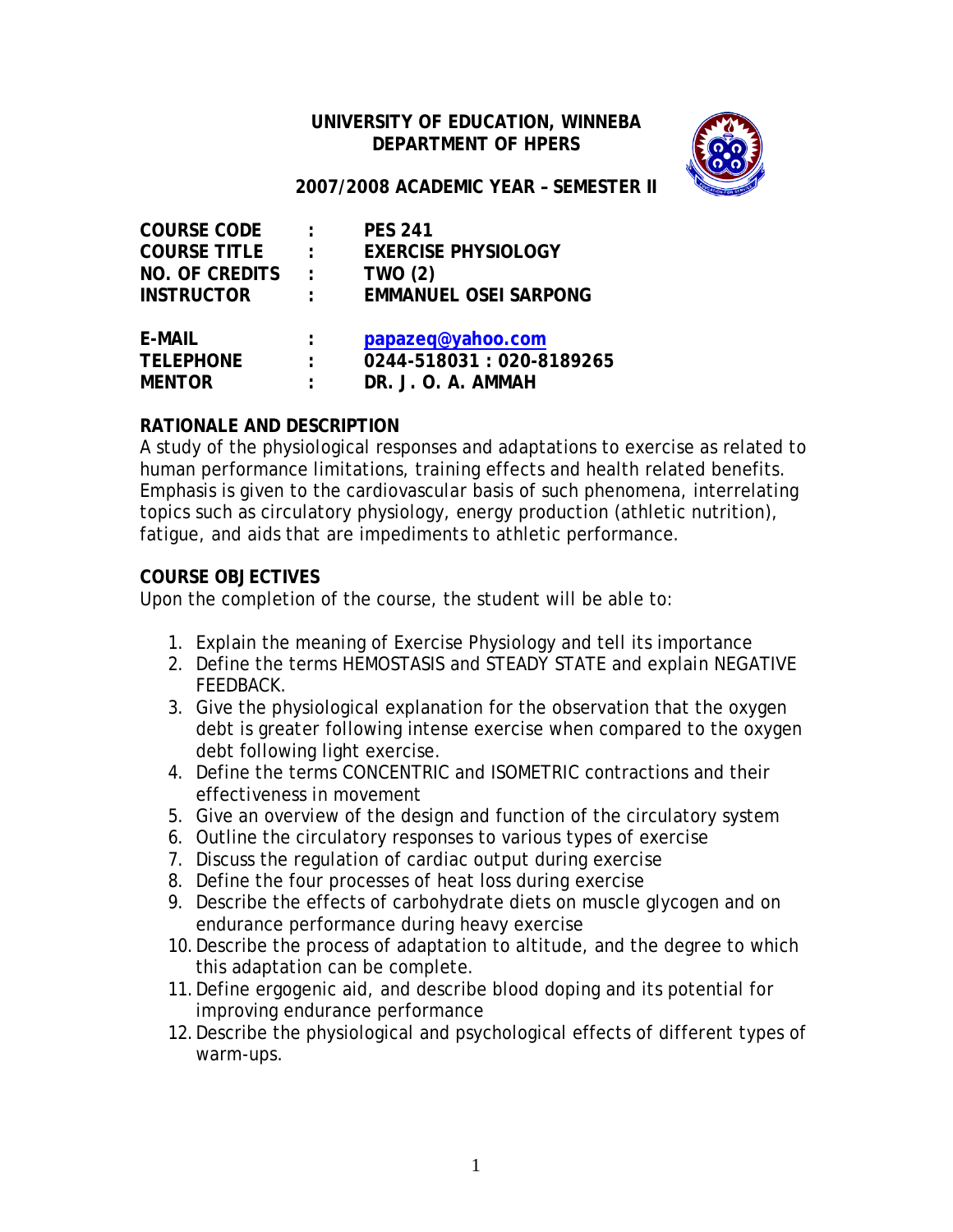### **INTSTRUCTIONAL STRATEGIES**

Lectures, discussions, and class activities to be employed to achieve the stated objectives.

### **EXAMINATION**

Students will be assessed periodically in the course of the semester. The instructor shall inform students of any impending assessment. In addition to the continuous assessment there will be an end of semester examination. Students who fail to do their assignment or show up for examination will not be allowed to make up, except on medical grounds with a medical report from a recognized physician.

## **ATTENDANCE**

Attendance will be checked before the start of each session. Students are expected to attend all class sessions. Students will be allowed only two absences during the period. Subsequent absences shall attract a point deduction from total points made in course work.

### **TARDINESS**

Lateness to lectures will not be tolerated. Students who are late twice for lectures will be counted as one absence.

## **EVALUATION PROCEDURES**

#### **ACADEMIC DISHONESTY**

Academic dishonesty will not be allowed. Any form of academic misconduct (cheating, etc) will not be tolerated. All cases of confirmed or suspected dishonesty will be referred to the Departmental Academic Board and eventually to the University's Academic board.

#### **GRADING**

| A             | =   | $80 - 100$   |
|---------------|-----|--------------|
| $B+$          | $=$ | $75 - 70$    |
| B             | $=$ | $70 - 74$    |
| $C+$          | $=$ | $65 - 69$    |
| $\mathcal{C}$ | $=$ | $60 - 64$    |
| D+            | =   | $55 - 59$    |
| D             | =   | $50 - 54$    |
| F             | =   | 49 and BELOW |